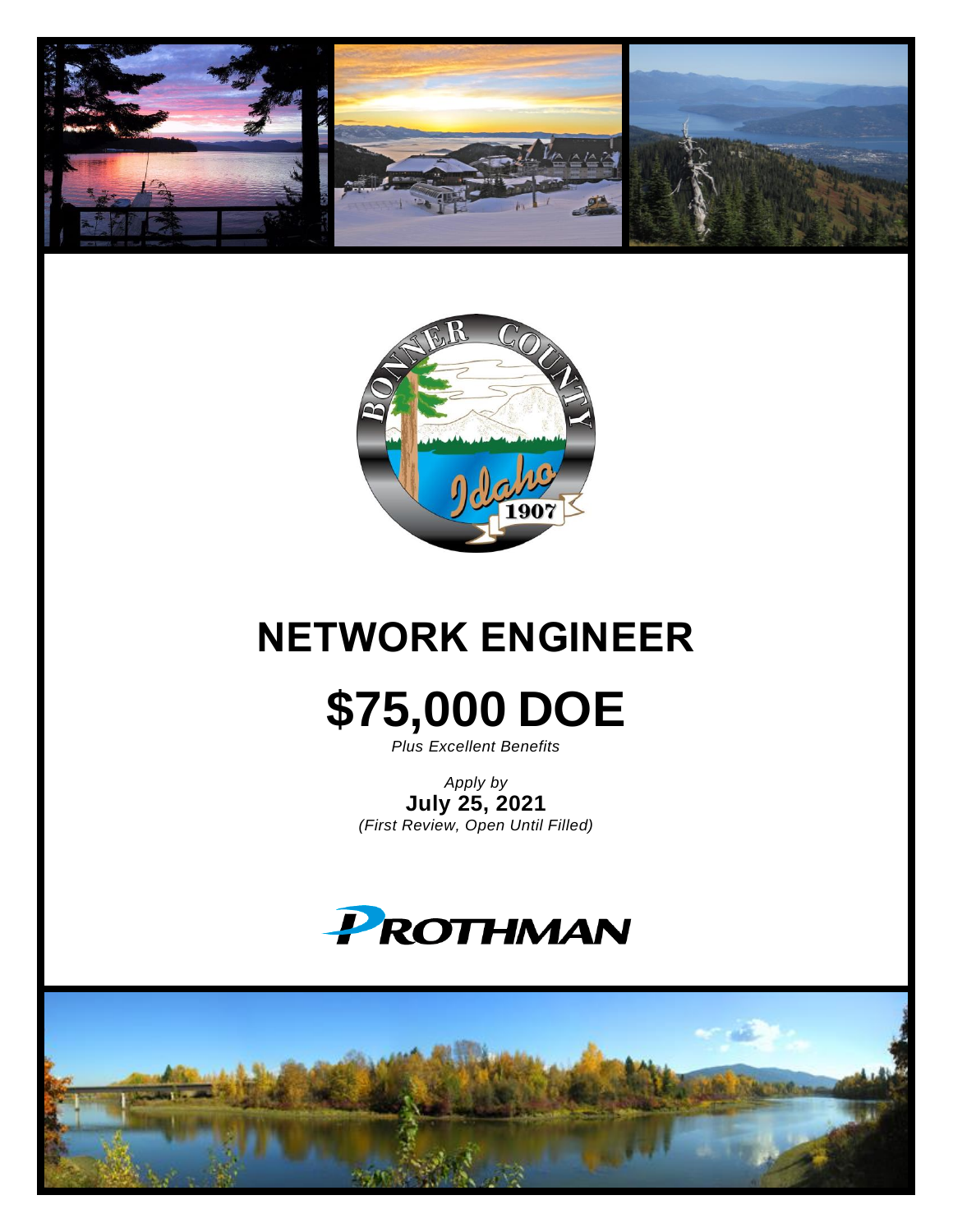#### **B O N N E R C O U N T Y , I D A H O ♦ N E T W O R K E N G I N E E R**

#### **THE REGION**



Located in the northern panhandle of Idaho, Bonner County is known for its magnificent lakes, stunning mountains, vast forests, and vibrant communities. Bonner County is a wonderful place to live, work, and do business! The area offers breathtaking parks, eclectic downtown areas, up-

scale dining and retail, and a variety of entertainment venues.

As the 2<sup>nd</sup> most northern county in the state and reaching across the entire width of Idaho's panhandle between Montana and Washington, Bonner County has approximately 43,000 residents.

Sandpoint, with a population of just over 8,300, is the county seat and the largest city in Bonner County. The city is nestled between three mountain ranges, offering year-round outdoor recreation. This quaint town, located right on Lake Pend Oreille, has a critical access hospital, airport, and a library, as well as a four-plex theater, and community theater. A diverse downtown offers retail shopping and fine restaurants.

The second largest town, Priest River, lies on the western edge of the County along the shores of the Pend Oreille and Priest rivers. The landscape in Bonner County is a combination of towering mountains that rise up to 7,000-foot above see level, and lush river-bottom valleys.

Schweitzer Mountain Resort, a renowned regional destination that offers 2,350 acres of skiable terrain, is just 9 miles from Sandpoint. Local recreational opportunities are unlimited and include all water sports, four golf courses, bicycling, snowboarding and skiing, snowmobiling, hunting, fishing, horseback riding, and wildlife viewing.





#### **THE COUNTY**

Established in 1907, Bonner County is governed by a three-member Board of County Commissioners serving alternating two-year and four-year terms. The County operates on a 2020-21 adopted budget of \$54.2 million including a \$3.7 million EMS budget, with approximately 405 FTEs. Bonner County also has a large number of seasonal workers who are not included as FTE's. County departments include: Assessor, Clerk, Coroner, Prosecutor, Sheriff, Treasurer, Emergency Dispatch, Emergency Management, Emergency Medical Services, an Extension Office for the University of Idaho, Fairgrounds, Human Resources, Justice Services, Planning, Public Defender, Public Works, Risk Management, Road and Bridge, Recreation, Parks, and Technology.

#### **THE DEPARTMENT**

The Technology Department manages three primary areas: Public Safety Technology, Communications, and Information Technology.

The Public Safety Team manages the technical resources of the Sheriff's Office and the 9-1-1 Dispatch Center. This includes the software, hardware, network, and communications Public Safety assets.

The Communication Team manages the communication assets of the County including base/mobile/portable radios systems, repeater sites, microwave network and telephones.

The IT Team manages the network and computer assets of the county. The IT team supports all the county users of technology with technical support and administers and operates the technology helpdesk system. The IT Team is responsible for the back-office assets of the county, which includes networks and internet access, servers, routers, switches and network storage. The IT Team also manages the security, access, and credentials of authorized users of the network.

**PROTHMAN**